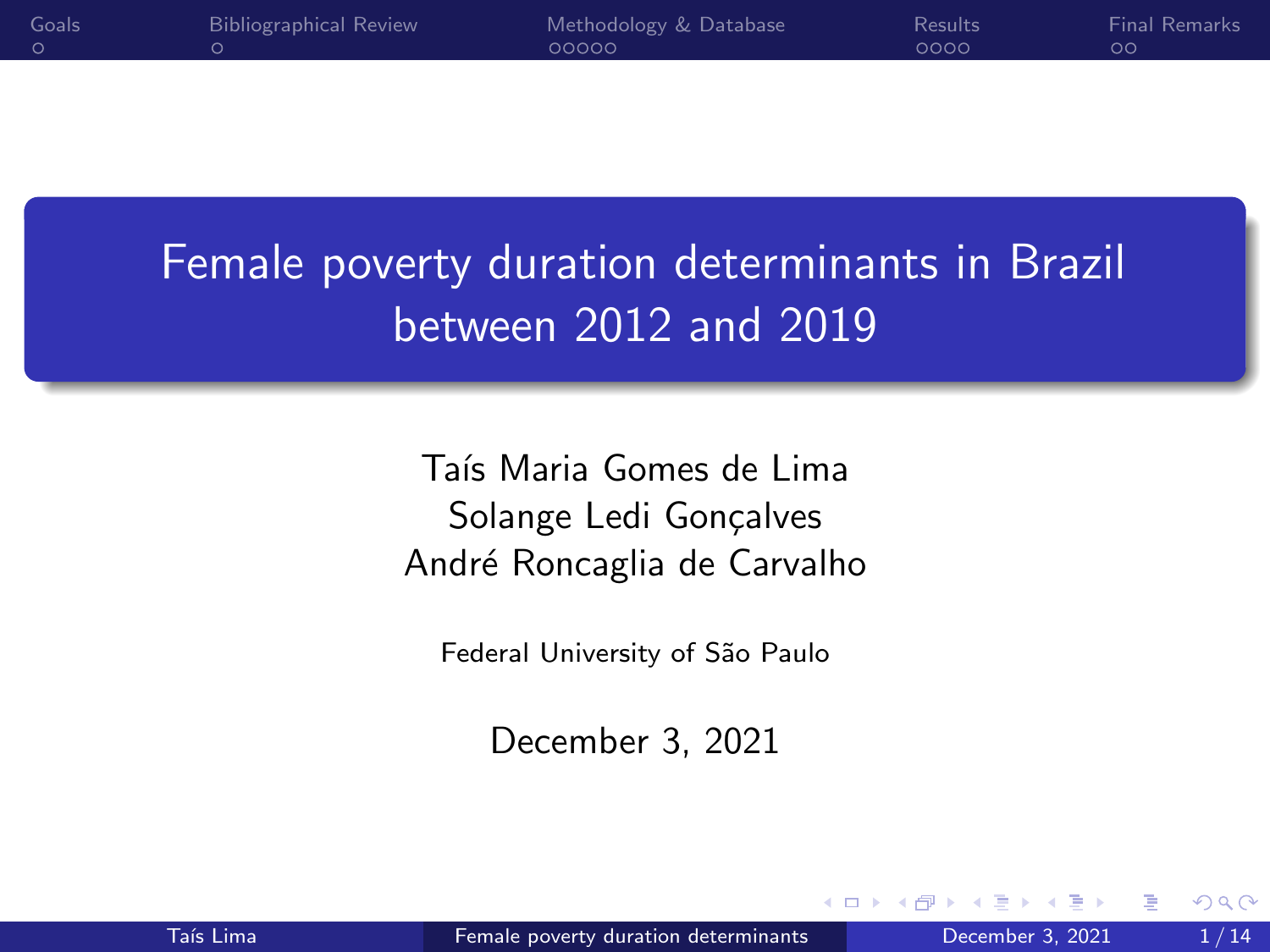<span id="page-1-0"></span>

| Goals | <b>Bibliographical Review</b> | Methodology & Database<br>00000 | <b>Results</b><br>0000 | <b>Final Remarks</b><br>ОC |
|-------|-------------------------------|---------------------------------|------------------------|----------------------------|
| Goals |                               |                                 |                        |                            |

The main goal is to analyze the poverty dynamics of female-headed households and investigate how individual and family characteristics explain the poverty duration.

### Hypothesis:

Female-headed households tend to face longer poverty duration than the male-headed ones

### Questions:

- Are women more affected by poverty than men?
- Does the absence of a spouse have the same effect between men and women?
- How does the length of time spent in poverty affect the chance of leaving it in the following periods?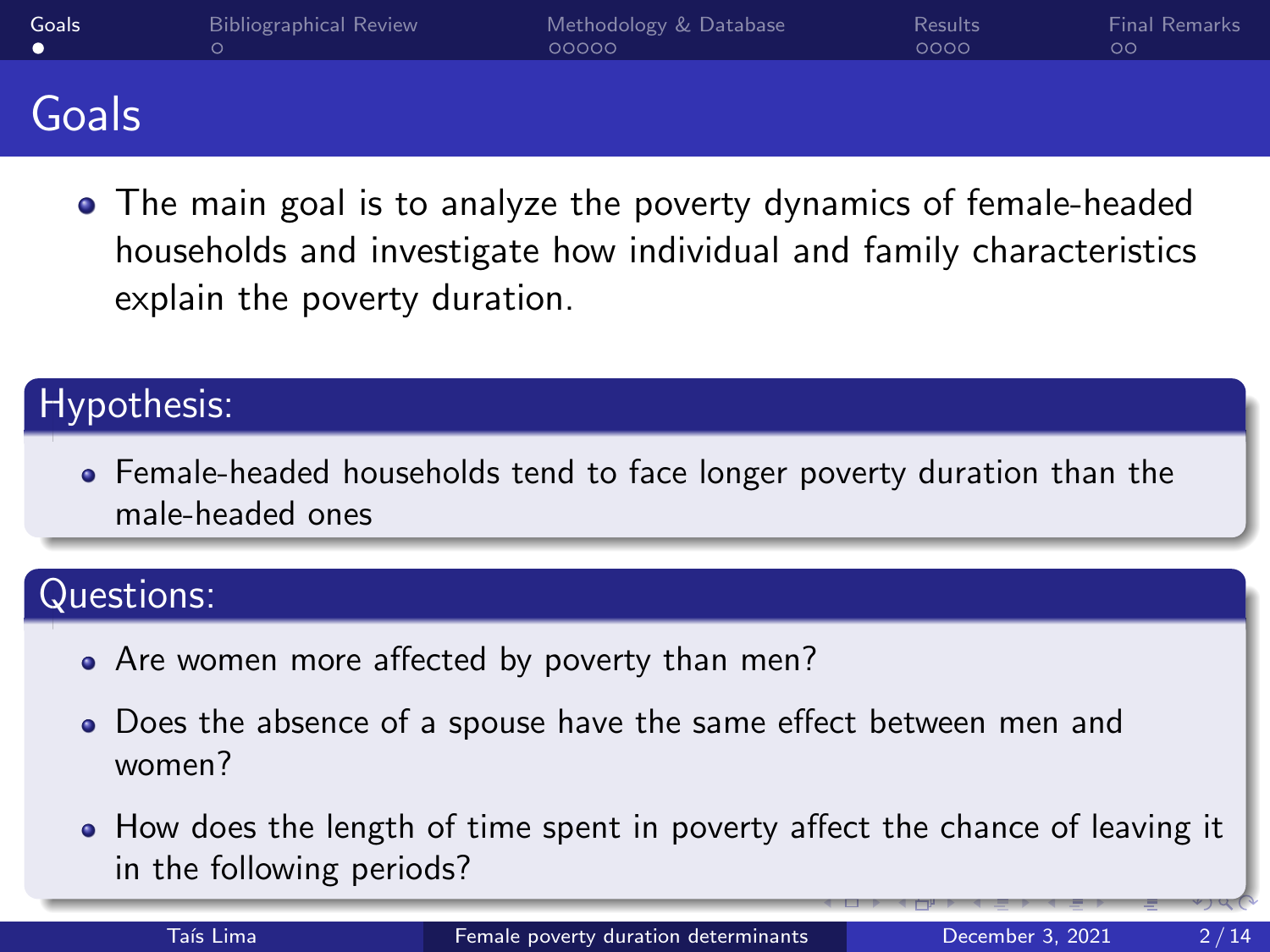<span id="page-2-0"></span>

| Goals | <b>Bibliographical Review</b> | Methodology & Database<br>00000 | <b>Results</b><br>0000 | <b>Final Remarks</b> |
|-------|-------------------------------|---------------------------------|------------------------|----------------------|
|       |                               |                                 |                        |                      |

# Bibliographical Review

### Theoretical aspects:

Women and poverty: Batista and Costa (2019); Sousa et al (2020)

### Methodological aspects:

- Poverty duration: Fouarge and Layte (2005); Canavire-Bacarreza and Robles (2016)
- Unemployment duration: Menezes-Filho and Picchetti (2000)
- Formal employment duration: Vaz, Santos and Leichsenring (2020)

 $\leftarrow$   $\Box$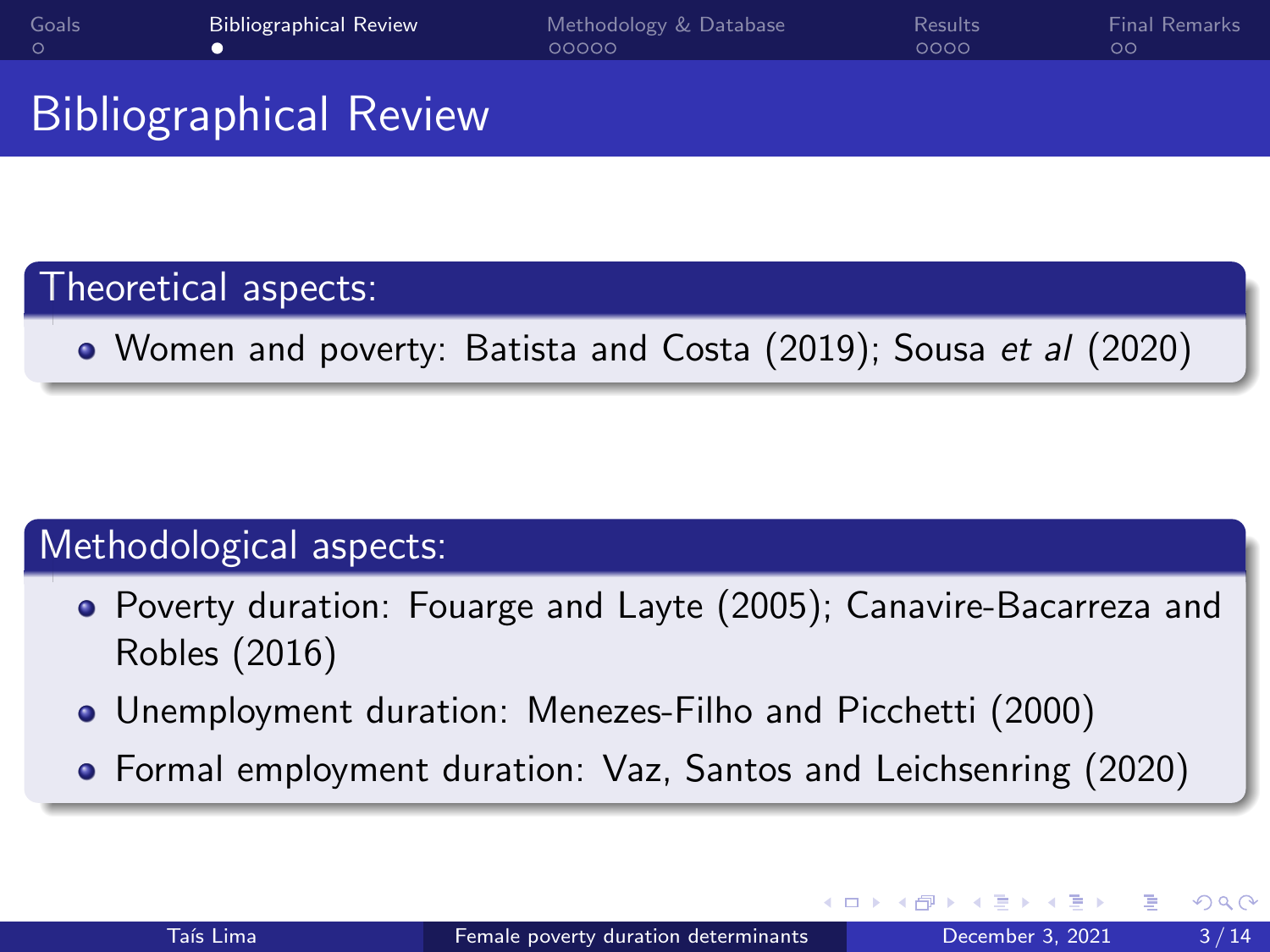<span id="page-3-0"></span>

| Goals | <b>Bibliographical Review</b> | Methodology & Database<br>$\bullet$ 0000 | <b>Results</b><br>0000 | <b>Final Remarks</b><br>00 |
|-------|-------------------------------|------------------------------------------|------------------------|----------------------------|
|       | <b>Methodology Overview</b>   |                                          |                        |                            |

- Duration analysis (survival analysis):
	- Concerns to analyzing the time to the occurrence of an event.
- We estimate five parametric models using Weibull distribution.
	- Distribution selected through Akaike Information Criterion (AIC)
- **o** Comparison between:
	- **Female-headed households** 
		- With spouse
		- **•** Without spouse
	- Male-headed households
		- With spouse
		- Without spouse
- All regressions corrected for Frailty (Inverse Gaussian)
	- Accounts for Unobserved heterogeneity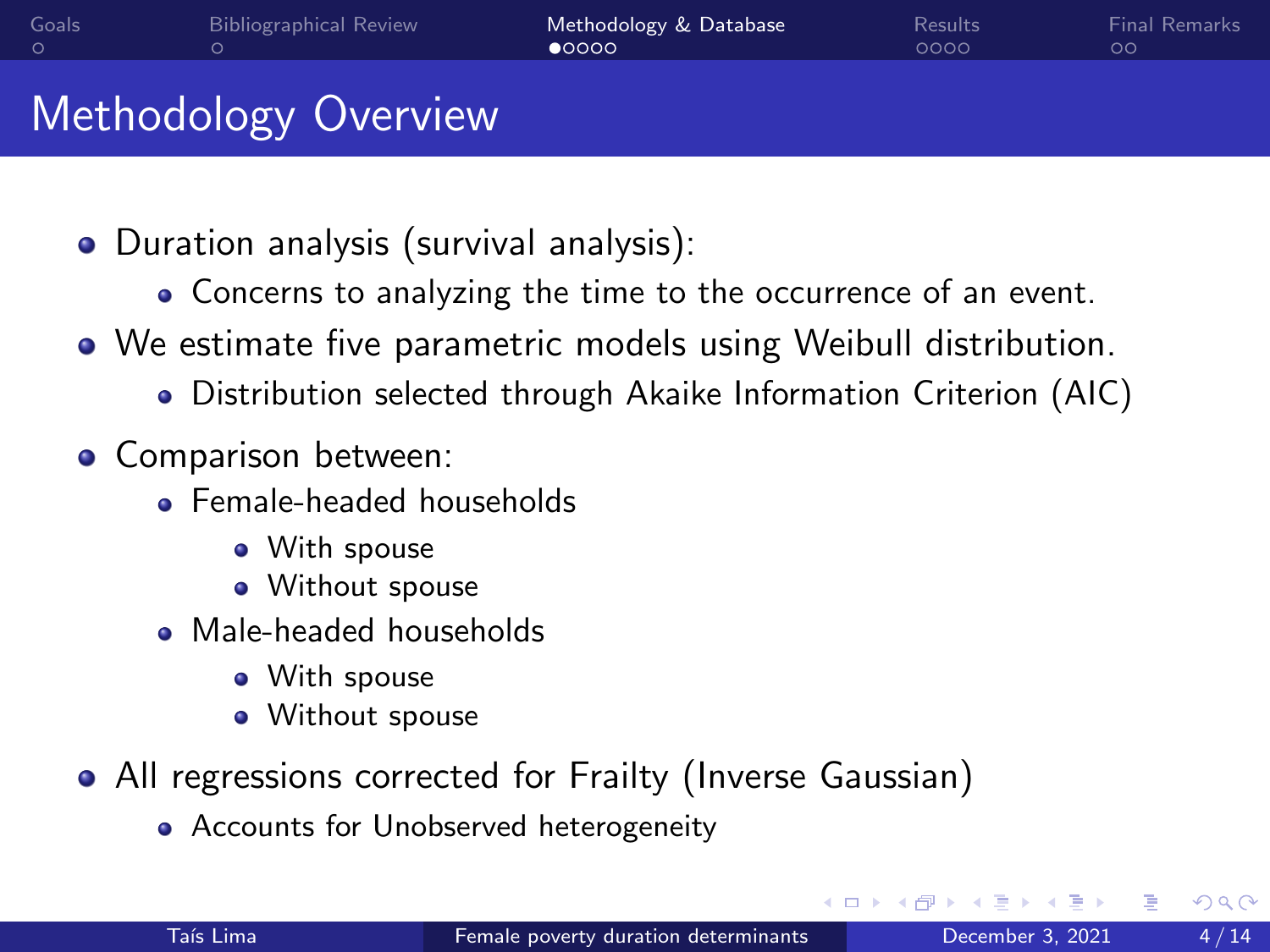<span id="page-4-0"></span>

| Goals | <b>Bibliographical Review</b> | Methodology & Database<br>000000 | Results<br>0000 | <b>Final Remarks</b><br>ററ |
|-------|-------------------------------|----------------------------------|-----------------|----------------------------|
|       |                               |                                  |                 |                            |

### Econometric Approach - Duration analysis

- Weibull hazard function:  $h(t;\bm{X})=exp(\bm{X\beta})\rho t^{\rho-1}$
- Weibull survival function:  $S(t;\boldsymbol{X}) = \textit{exp}(\boldsymbol{X}\boldsymbol{\beta})t^{\rho}$

#### Where:

- $\bullet$  t: interviews
- $\bullet$   $X$  covariates
- $\Theta$   $\beta$ : estimated parameters

# $X$  contains:

- **•** Household head age
- **O** Dummy for black household head
- **•** Years of study
- Household head formal employment
- **•** Presence of spouse
- **O** Dummy for skilled household head

 $\bullet$   $\rho$ : nonnegative parameter (>1 hazard increases over time or if  $<$ 1 it decreases)

- No. of household residents
- $\bullet$ Dummy for urban households
- No. of children from 0 to 6 years old
- No. of children from 7 to 14 years old
- % of emp[loy](#page-3-0)e[d](#page-5-0) [ho](#page-3-0)[us](#page-4-0)[eh](#page-5-0)[o](#page-2-0)[ld](#page-3-0)[m](#page-3-0)[e](#page-2-0)m[b](#page-7-0)[er](#page-8-0)[s](#page-0-0)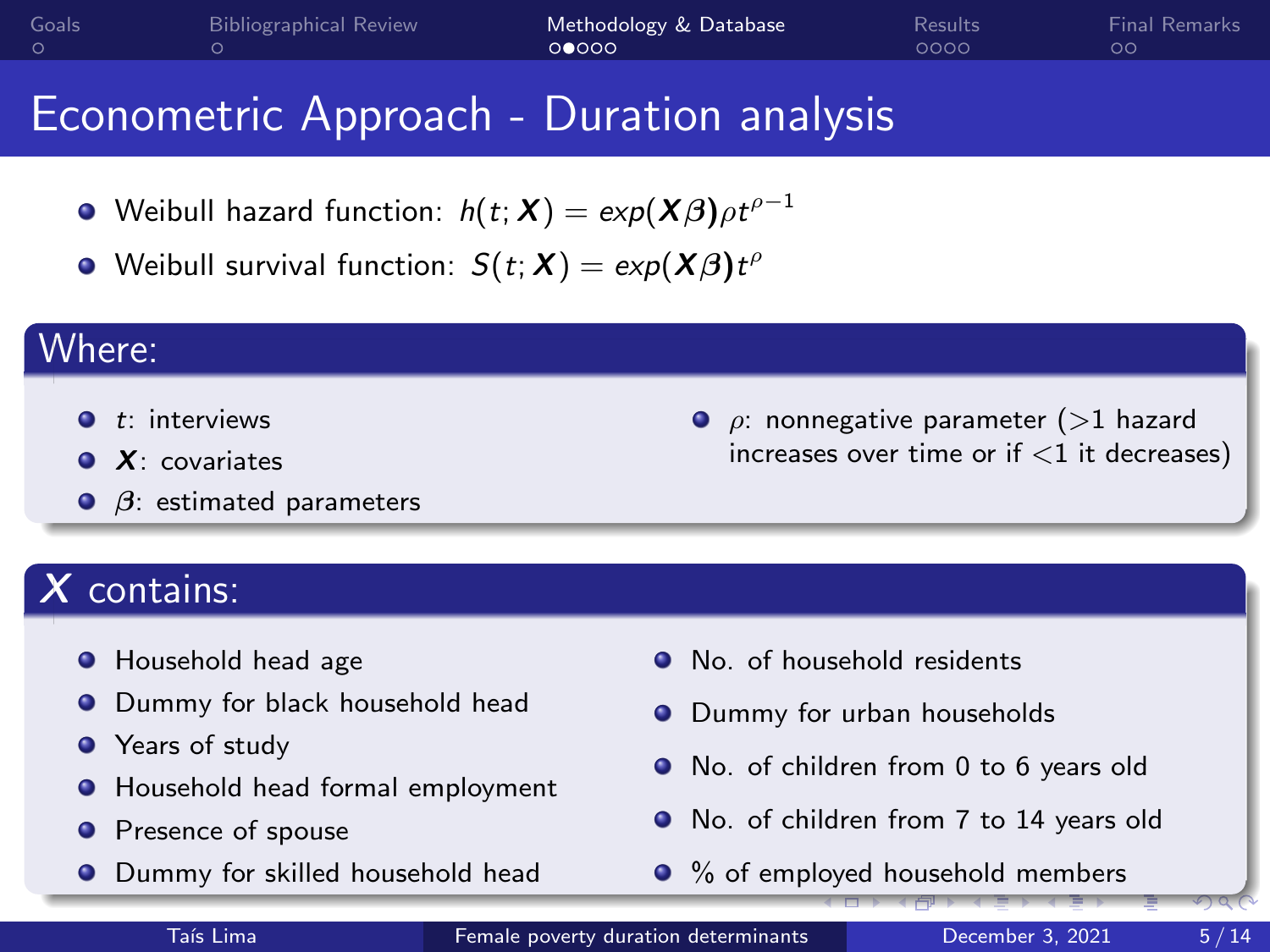<span id="page-5-0"></span>

| Goals | <b>Bibliographical Review</b> | Methodology & Database<br>00000 | <b>Results</b><br>0000 | Final Remarks |
|-------|-------------------------------|---------------------------------|------------------------|---------------|
|       |                               |                                 |                        |               |

## Database

- Continuous PNAD (Continuous National Household Sample Survey)
	- Quarterly survey from IBGE (Brazilian Institute of Geagraphy and Statistics)
	- It aims to interview households throughout five consecutive quarters
- Answers between 2012 and 2019
	- Only families that answered all the 5 inverviews were considered
	- $\bullet$  Only families that stayed below the poverty line for  $> 1$  periods were considered
	- Only the household heads were kept in the final database
- Poverty line based on the elegibility criteria of Programa Bolsa Familia
	- The family is considered poor if the per capita income is below R\$140 in 2012 and below R\$178 in 2019
	- The total income defined as: (*labor income*  $+$  *non labor income*)
	- Per capita income defined as:  $(labor income + non labor income)/household members$  $(labor income + non labor income)/household members$  $(labor income + non labor income)/household members$  $(labor income + non labor income)/household members$  $(labor income + non labor income)/household members$  $(labor income + non labor income)/household members$  $(labor income + non labor income)/household members$  $(labor income + non labor income)/household members$  $(labor income + non labor income)/household members$  $(labor income + non labor income)/household members$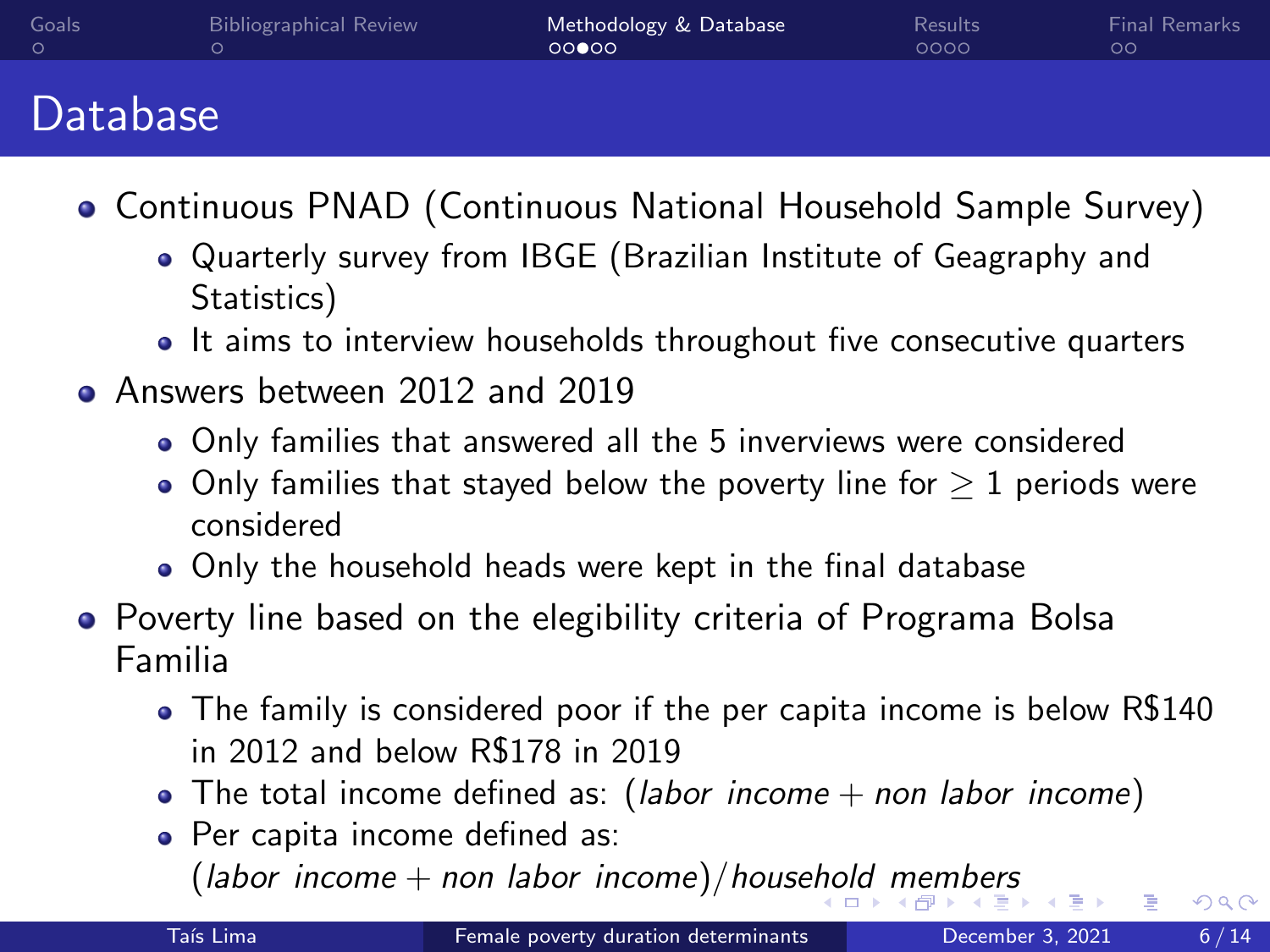<span id="page-6-0"></span>

| Goals | <b>Bibliographical Review</b> | Methodology & Database<br>റററൈ | Results<br>0000 | <b>Final Remarks</b> |
|-------|-------------------------------|--------------------------------|-----------------|----------------------|
|       |                               |                                |                 |                      |

## Descriptive Statistics

#### Table 1: Average of Selected Variables Within Interviews

|                             |        |        | Poor    |        |         |         | Non-poor  |         |
|-----------------------------|--------|--------|---------|--------|---------|---------|-----------|---------|
| Household head gender       |        | Female | Male    |        |         | Female  | Male      |         |
| Spouse                      | Yes    | No     | Yes     | No     | Yes     | No      | Yes       | No      |
| Household head age (years)  | 39.08  | 42.15  | 41.50   | 45.85  | 42.82   | 48.14   | 44.68     | 45.26   |
| Black household head (%)    | 80%    | 76%    | 78%     | 73%    | 60%     | 59%     | 56%       | 61%     |
| Years of study (head)       | 6.43   | 6.91   | 5.07    | 5.73   | 9.54    | 8.98    | 8.59      | 8.36    |
| Urban households (%)        | 52%    | 73%    | 32%     | 56%    | 83%     | 87%     | 71%       | 73%     |
| Formal employment (%)       | 16%    | 23%    | 18%     | 24%    | 55%     | 54%     | 61%       | 53%     |
| Skilled household head (%)  | $1\%$  | $2\%$  | $1\%$   | 2%     | 11%     | 10%     | 11%       | 10%     |
| Household residents         | 4.41   | 3.21   | 4.29    | 1.69   | 3.59    | 2.69    | 3.52      | 1.82    |
| $#$ of children (0-6 years) | 0.68   | 0.53   | 0.67    | 0.10   | 0.35    | 0.21    | 0.36      | 0.08    |
| $#$ of children(7-14 years) | 0.96   | 0.76   | 0.93    | 0.18   | 0.48    | 0.35    | 0.47      | 0.13    |
| Employed residents (%)      | 0.29   | 0.24   | 0.31    | 0.44   | 0.51    | 0.48    | 0.52      | 0.68    |
| Labor income (R\$)          | 541    | 421    | 510     | 478    | 2.933   | 1.696   | 2.977     | 1.947   |
| Total income (R\$)          | 722    | 574    | 680     | 513    | 3.547   | 2.528   | 3.526     | 2,537   |
| Observations                | 53.213 | 88.657 | 197.290 | 33,534 | 451.388 | 552.449 | 1,487,307 | 268.342 |

4 D F

 $299$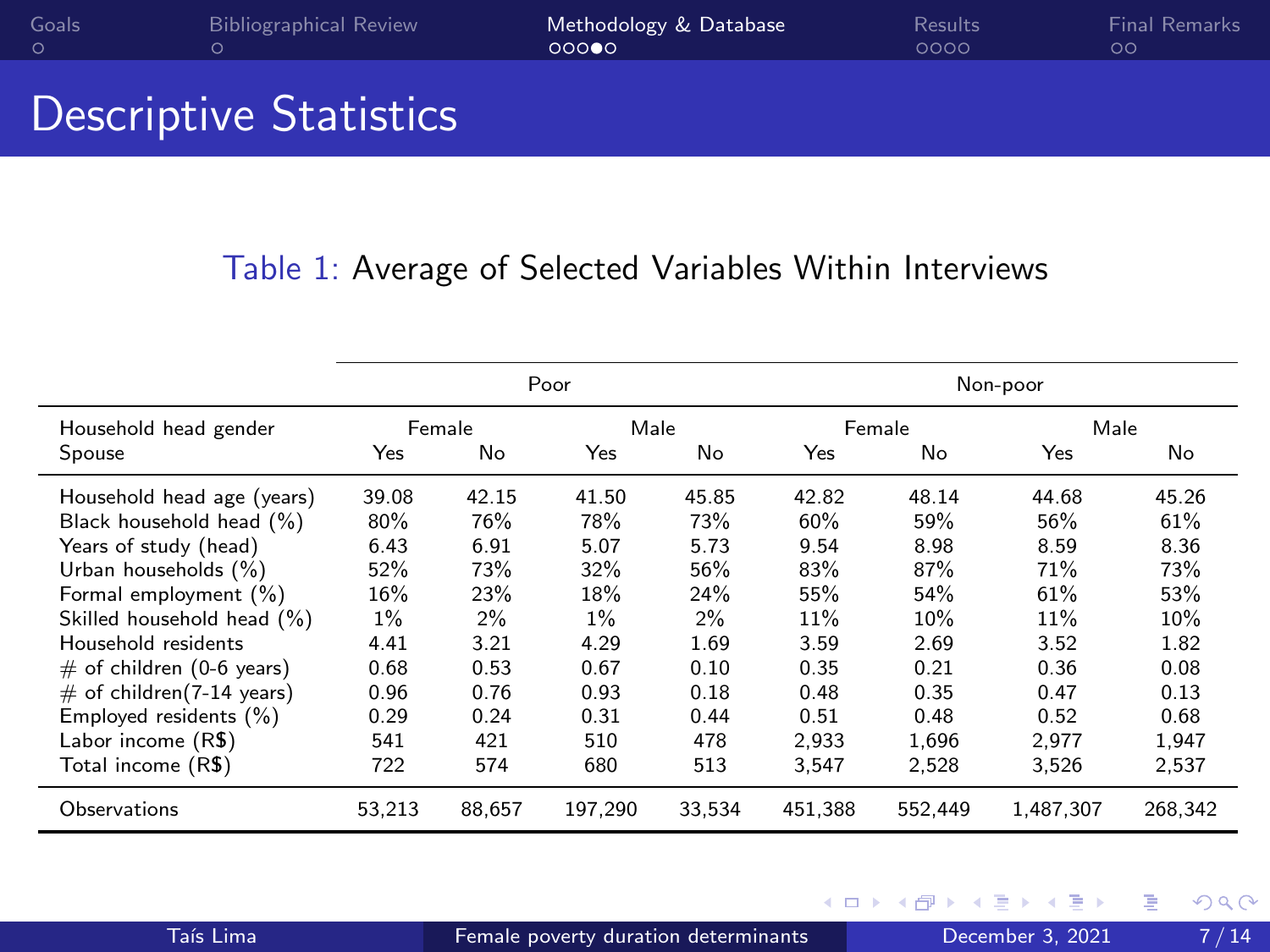<span id="page-7-0"></span>

| Goals | <b>Bibliographical Review</b> | Methodology & Database<br>00000 | Results<br>0000 | Final Remarks<br>ററ |
|-------|-------------------------------|---------------------------------|-----------------|---------------------|
|       |                               |                                 |                 |                     |

## Occupation Distribution





#### Figure 1: Occupation Distribution - 4Q of 2019

4 D F

舌

Þ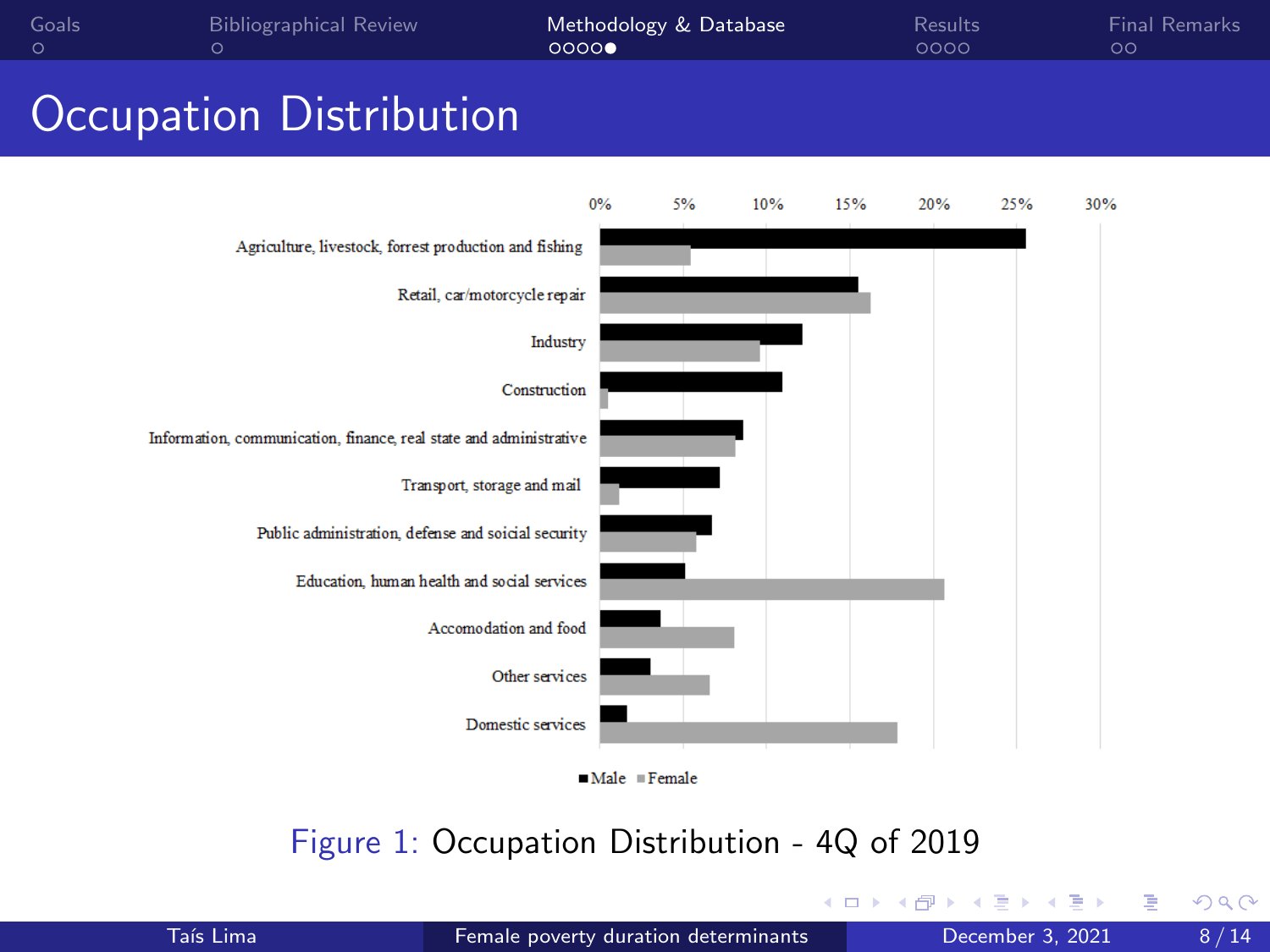<span id="page-8-0"></span>

| Goals | <b>Bibliographical Review</b> | Methodology & Database | <b>Results</b> | <b>Final Remarks</b> |
|-------|-------------------------------|------------------------|----------------|----------------------|
|       |                               | 00000                  | റററ            |                      |

# Survival Functions



Figure 2: Kaplan-Meier Survival Estimates

€⊡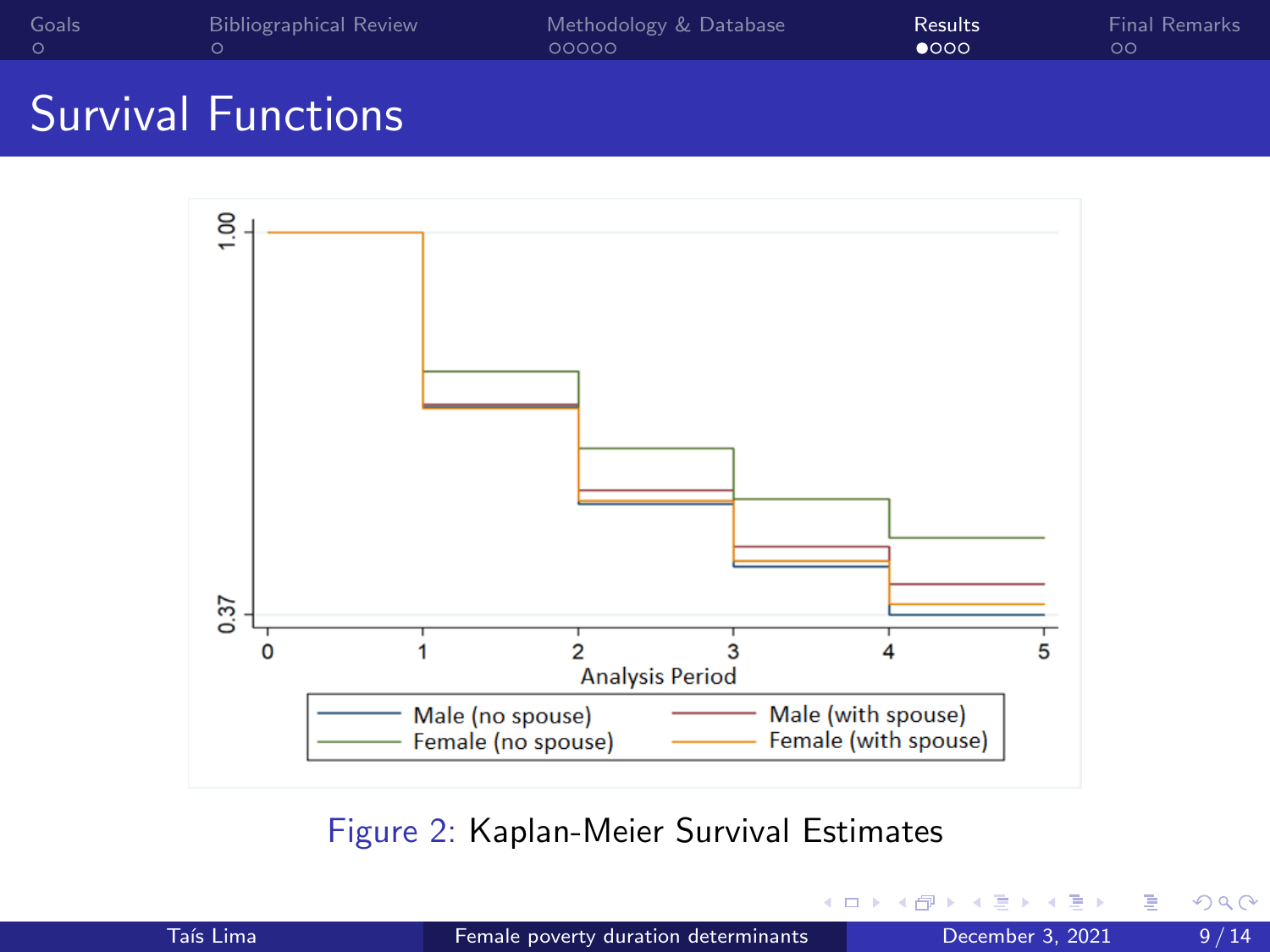| 00000<br>0000 | <b>Final Remarks</b> |
|---------------|----------------------|
|               |                      |

# Hazard Functions



#### Figure 3: Smoothed Hazard Estimates

| Taís Lima |  |  |
|-----------|--|--|
|           |  |  |

4 D F

Þ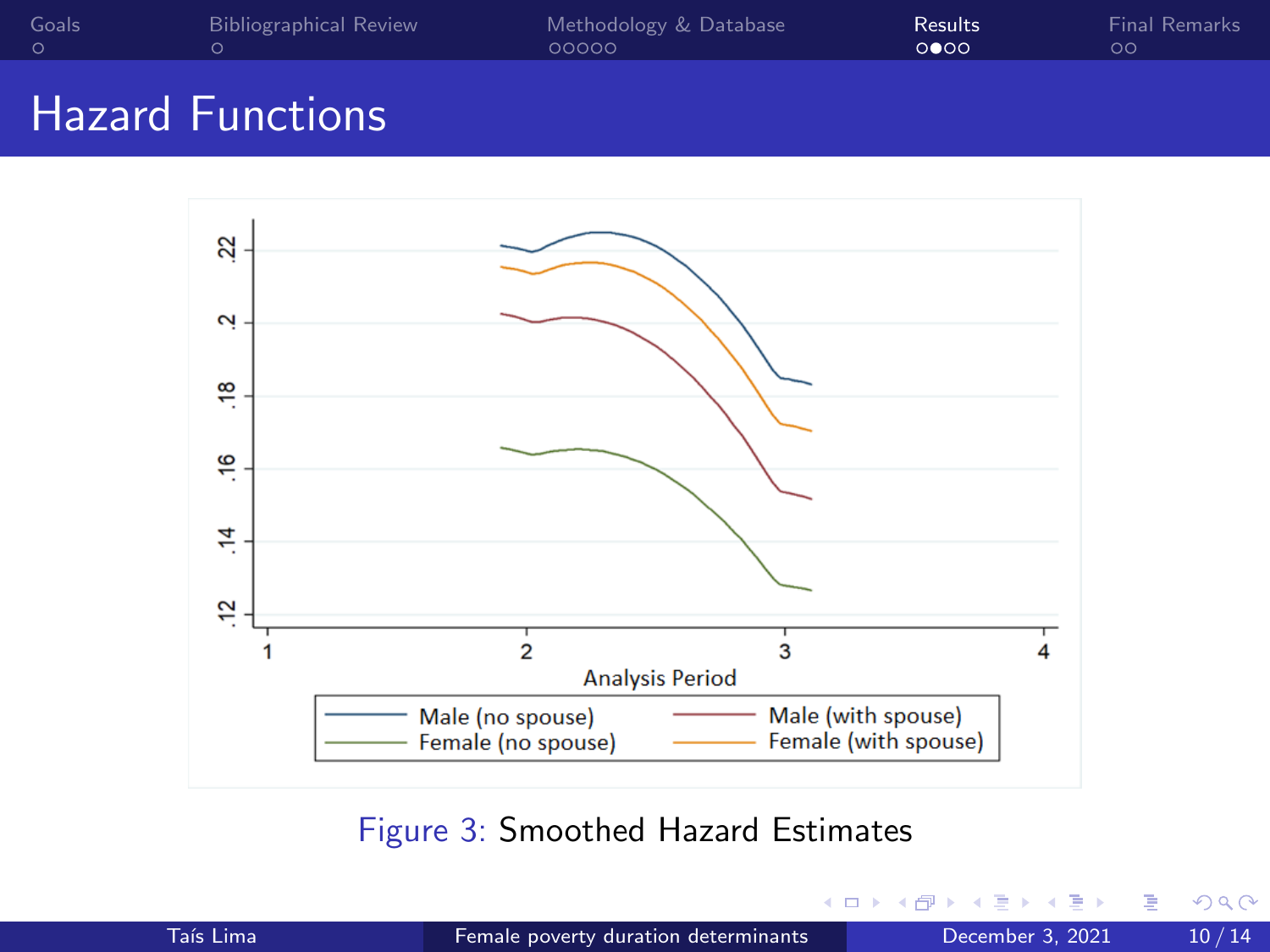| Goals | <b>Bibliographical Review</b> | Methodology & Database | Results <sup>1</sup> | Final Remarks |
|-------|-------------------------------|------------------------|----------------------|---------------|
|       |                               | 00000                  | 0000                 | $\circ \circ$ |

# Regression Results (1/2)

| Household head<br>Spouse |              | Woman<br>Yes  | Man<br>Yes  | Woman<br>No   | Man<br>No    |
|--------------------------|--------------|---------------|-------------|---------------|--------------|
|                          |              |               |             |               |              |
| Presence of spouse       | $0.324***$   |               |             |               |              |
|                          | (0.0122)     |               |             |               |              |
| Female head              | $-0.104***$  |               |             |               |              |
|                          | (0.0111)     |               |             |               |              |
| Household head age       | $0.0257***$  | $0.0318***$   | $0.0295***$ | $0.0298***$   | $0.0140*$    |
|                          | (0.00289)    | (0.0105)      | (0.00699)   |               | (0.00716)    |
|                          |              |               |             | (0.00377)     |              |
| Squared age              | 0.000349 *** | $0.000453***$ | 0.000408*** | $0.000403***$ | $0.000203**$ |
|                          | (0.0000345)  | (0.000129)    | (0.0000823) | (0.000045)    | (0.0000846)  |
| Blackhousehold head      | $-0.0294***$ | $-0.0113$     | $-0.0513**$ | $-0.0377***$  | 0.00795      |
|                          | (0.00987)    | (0.0333)      | (0.0232)    | (0.0124)      | (0.0282)     |
| Years of study           | $0.0648***$  | $0.0856***$   | $0.0638***$ | $0.0696***$   | $0.0413***$  |
|                          | (0.0012)     | (0.00396)     | (0.00275)   | (0.00155)     | (0.00339)    |
| Urban household          | 1.076***     | $1.181***$    | $0.823***$  | $1.142***$    | $0.720***$   |
|                          | (0.00905)    | (0.0312)      | (0.0274)    | (0.011)       | (0.026)      |
| Formal employment        | $0.844***$   | $0.738***$    | $0.971***$  | $0.883***$    | $0.505***$   |
|                          |              |               |             |               |              |
|                          | (0.00958)    | (0.0325)      | (0.0225)    | (0.0123)      | (0.0272)     |
| Skilled household head   | $0.0881***$  | $0.219***$    | $0.0948**$  | $0.0980***$   | 0.0113       |
|                          | (0.0212)     | (0.0618)      | (0.0401)    | (0.031)       | (0.0533)     |
| Total of residents       | $0.0331***$  | $0.0896***$   | $0.161***$  | $-0.00954*$   | $0.0674***$  |
|                          | (0.00443)    | (0.0135)      | (0.0106)    | (0.00565)     | (0.0191)     |

Robust standard errors in parenthesis. Significance levels: \*\*\*  $p < 0.01$ , \*\*  $p < 0.05$  e \*  $p < 0.10$ 

٠

4 D F

重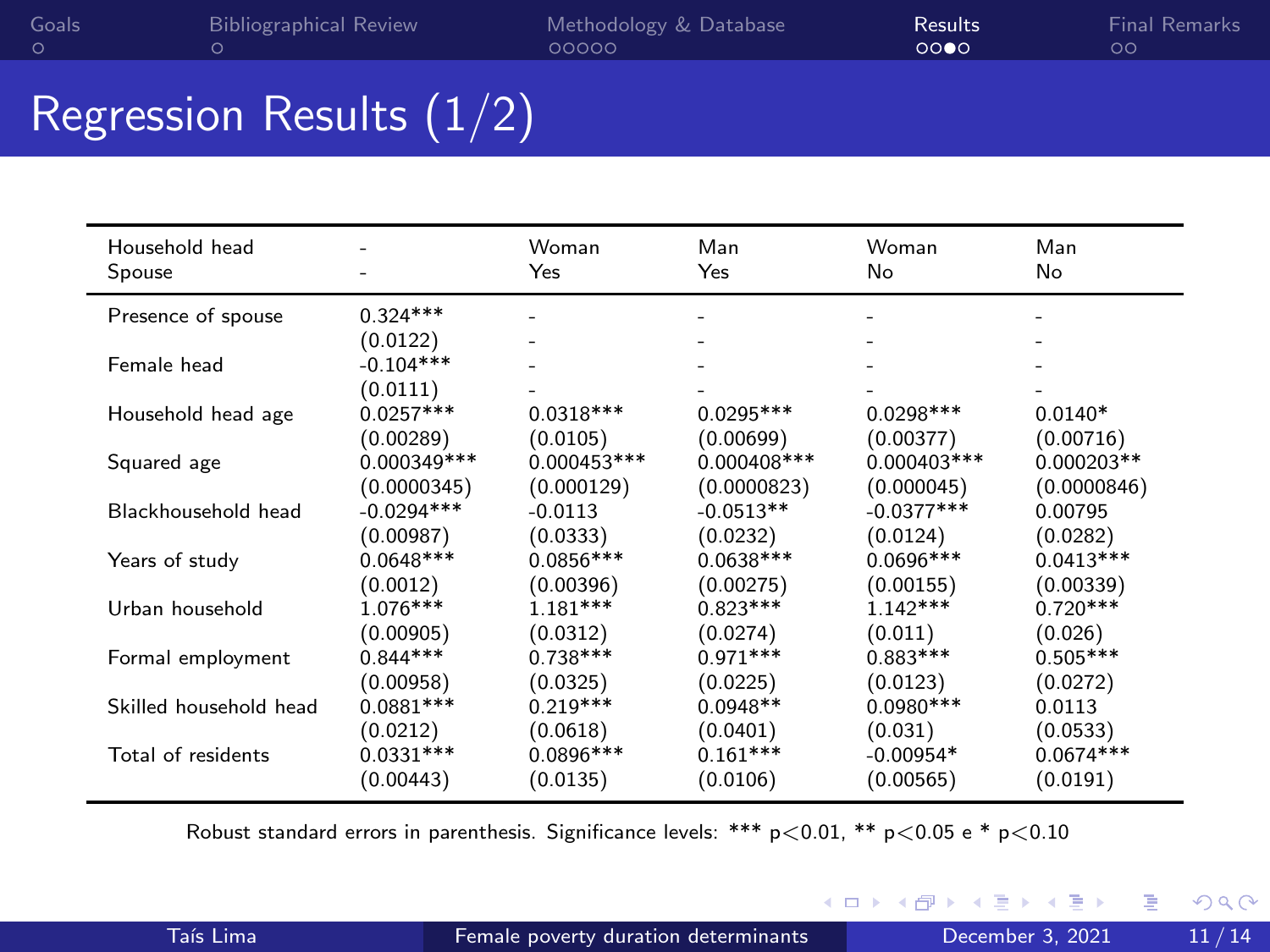# Regression Results (2/2)

| Household head                     | -                                | Woman                            | Man                             | Woman                            | Man                              |
|------------------------------------|----------------------------------|----------------------------------|---------------------------------|----------------------------------|----------------------------------|
| Spouse                             |                                  | Yes                              | Yes                             | No                               | No                               |
| $\#$ of children from 0 to 6 years | $-0.298***$                      | $-0.135***$                      | $-0.429***$                     | $-0.286***$                      | $-0.284***$                      |
|                                    | (0.00772)                        | (0.0248)                         | (0.0206)                        | (0.00941)                        | (0.0475)                         |
| $#$ of children from 7 to 14 years | $-0.295***$                      | $-0.148***$                      | $-0.363***$                     | $-0.277***$                      | $-0.238***$                      |
|                                    | (0.00681)                        | (0.0201)                         | (0.0169)                        | (0.00845)                        | (0.0355)                         |
| % of employed household members    | $1.119***$                       | $2.152***$                       | $1.436***$                      | $1.041***$                       | $0.741***$                       |
|                                    | (0.0201)                         | (0.0765)                         | (0.0502)                        | (0.0264)                         | (0.0847)                         |
| $\rho$<br>$\ln(\rho)$              | 2.672<br>$0.983***$<br>(0.00175) | 2.713<br>$0.998***$<br>(0.00623) | 2.71<br>$0.997***$<br>(0.00399) | 2.638<br>$0.970***$<br>(0.00233) | 2.883<br>$1.059***$<br>(0.00442) |
| $\theta$<br>$ln(\theta)$           | 4.019<br>$1.391***$<br>(0.00613) | 3.618<br>$1.286***$<br>(0.0196)  | 3.967<br>$1.378***$<br>(0.0131) | 4.354<br>$1.471***$<br>(0.00901) | 3.347<br>$1.208***$<br>(0.0125)  |
| Observations                       | 442,134                          | 40,326                           | 70,826                          | 284,960                          | 46,022                           |

Robust standard errors in parenthesis. Significance levels: \*\*\*  $p < 0.01$ , \*\*  $p < 0.05$  e \*  $p < 0.10$ 

э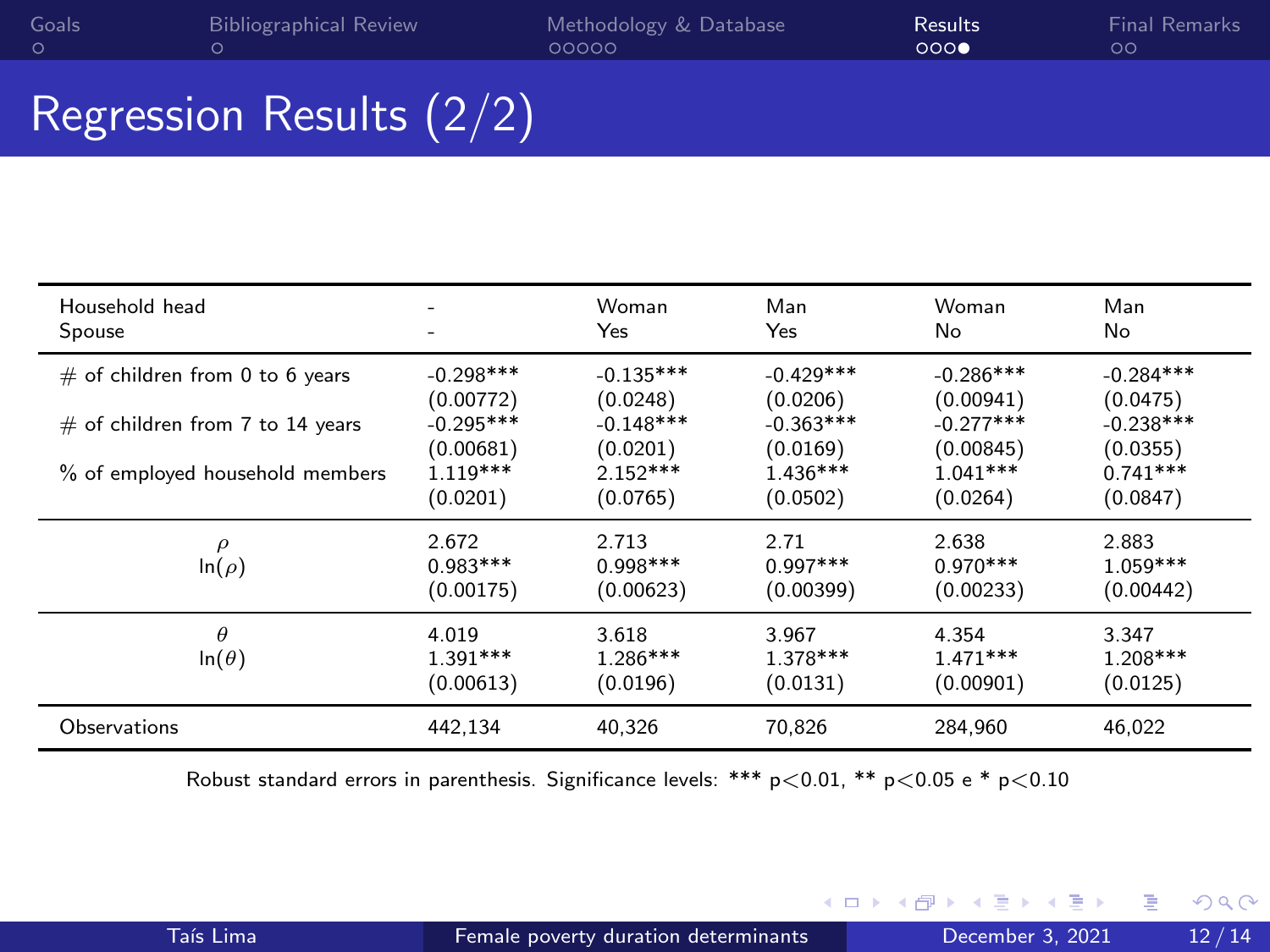<span id="page-12-0"></span>

| Goals                | <b>Bibliographical Review</b> | Methodology & Database | <b>Results</b> | <b>Final Remarks</b> |
|----------------------|-------------------------------|------------------------|----------------|----------------------|
|                      | ∩                             | 00000                  | 0000           | $\bullet$            |
| <b>Final Remarks</b> |                               |                        |                |                      |

- Presence of spouse contributes for a shorter poverty duration
	- Female-headed households without a spouse (Brazilian emergency aid)
- Access to labor market is crucial
	- Formal occupations
- Social and co-resposability (forms of conciliation)
	- Access to services that allow families to reconcile work and family lives
- Public policy strategies
	- Developed according to the household composition
	- Temporary and chronic poverty